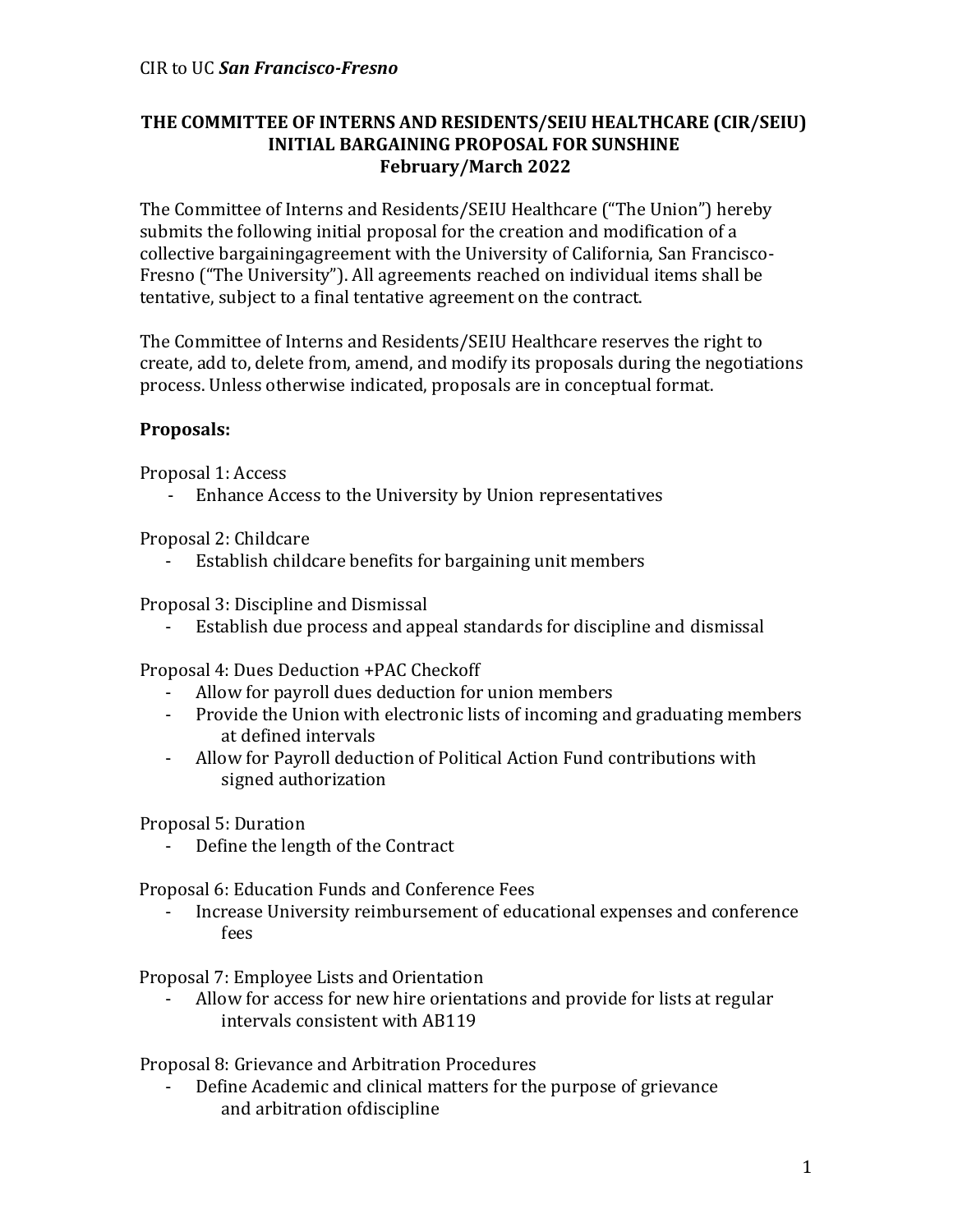## CIR to UC *San Francisco-Fresno*

Proposal 9: Health and Safety

- Create provisions to provide for the protection of the physical health and security of bargaining unit members.
- Provide for equipment to protect the health and safety of bargaining unit members

Proposal 10: Health Benefits

- Define Major Medical, dental, vision, and supplemental benefits for bargaining unit members

Proposal 11: Holidays

Define paid holidays, and holiday policy for bargaining unit members

Proposal 12: Housing Allowance

- Ensure an adequate housing allowance to remain competitive in the face of risingcosts of living and attract the best candidate pool

Proposal 13: Labor Management

Provide for regular labor management meetings

Proposal 14: Lactation Accommodation

- Provide for adequate accommodations for lactating mothers

Proposal 15: Leaves of Absence

- Provide for sick, vacation, parental, and other leaves for bargaining unit members

Proposal 16: Liability and Malpractice Insurance

- Provide for adequate liability insurance including tail coverage for all bargaining unit members

Proposal 17: Licenses and required Training

- Provide for University reimbursement of required professional license and exam fees and coverage of required trainings
- Increase the University reimbursement of required professional license and exam fees

Proposal 18: Meals

- Provide an appropriate monthly meal allowance for all bargaining unit members

Proposal 19: Moonlighting

- Provide for the policy and procedure for eligible bargaining unit members to request and engage in both internal and external moonlighting

Proposal 20: Nondiscrimination, Diversity and, Inclusion

- Ensure state, federal, and local laws are observed to prevent discrimination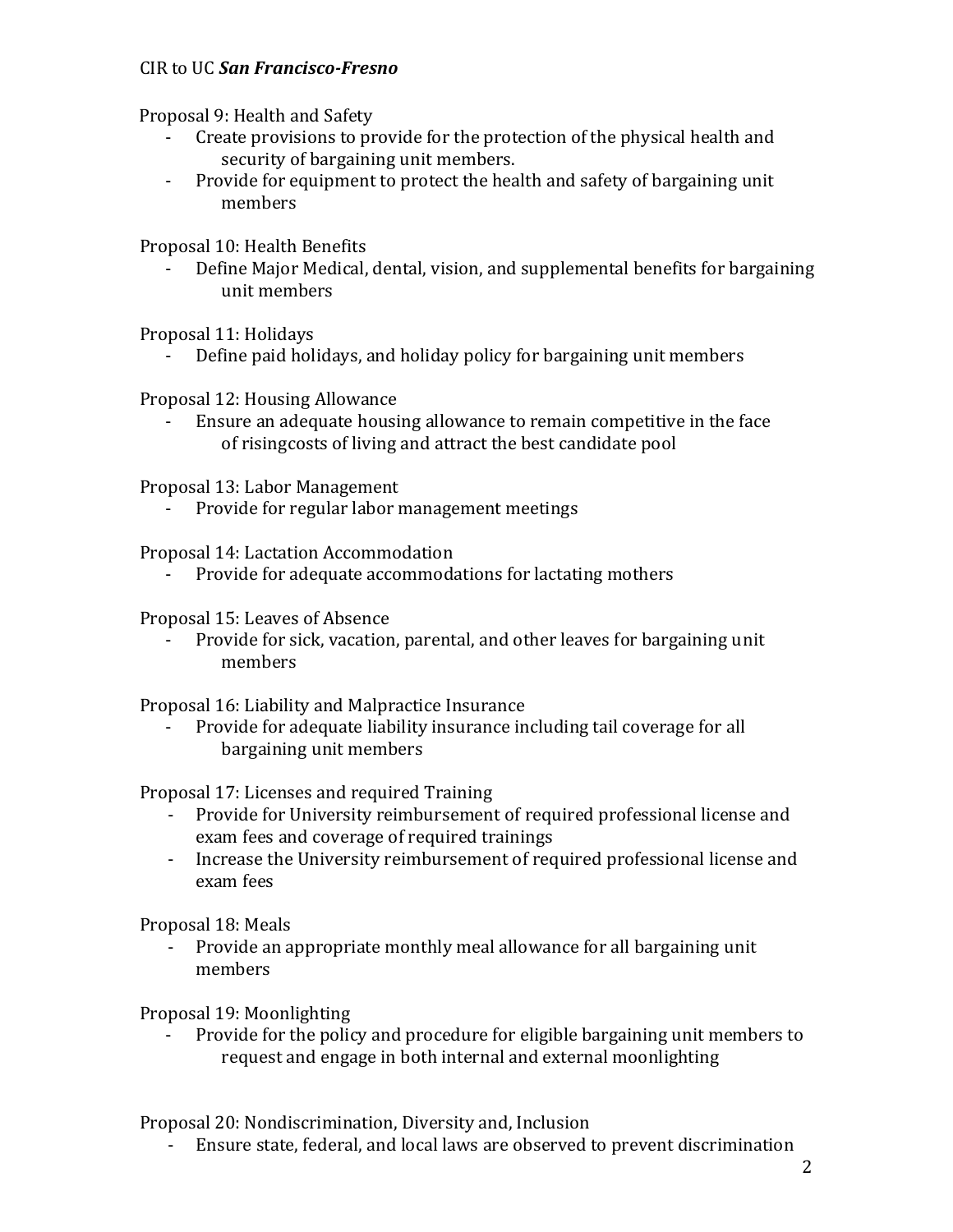## CIR to UC *San Francisco-Fresno*

based on a protected class

- Provide for fair and respectful treatment of bargaining unit members I an environment free of harassment
- Promote a diverse workforce, ensure appropriate recruitment of URM physicians

Proposal 21: Pagers

- Modify language to reflect changing landscape of patient care and the technology needed to properly provide patient care
- candidates, and promote culturally competent medicine

Proposal 22: Parking

- Provide for fairly priced parking in reasonable proximity to bargaining unit worksites

Proposal 23: Program Closure

- Protect bargaining unit members in the event of the closure of a training program

Proposal 24: Recognition

- Define membership in the bargaining unit

Proposal 25: Release Time

- Establishes release time for elected union representatives for union functions

Proposal 26: Relocation

- Provide a fair relocation allowance for eligible bargaining unit members

Proposal 27: Salary

- Increase wages to remain competitive in the face of rising costs of living and attract the best candidate pool
- Stipulate salary increases for each academic year
- Define the Chief Resident differential

Proposal 28: Severability

- Ensure the agreement shall be endorsable even if one provision is deemed illegal

Proposal 29: Smartphones

Provide for smartphones for bargaining unit members as needed to perform their jobs

30: Transportation

- Ensure the existence of an easy to utilize, hospital paid fatigue mitigation transportation system